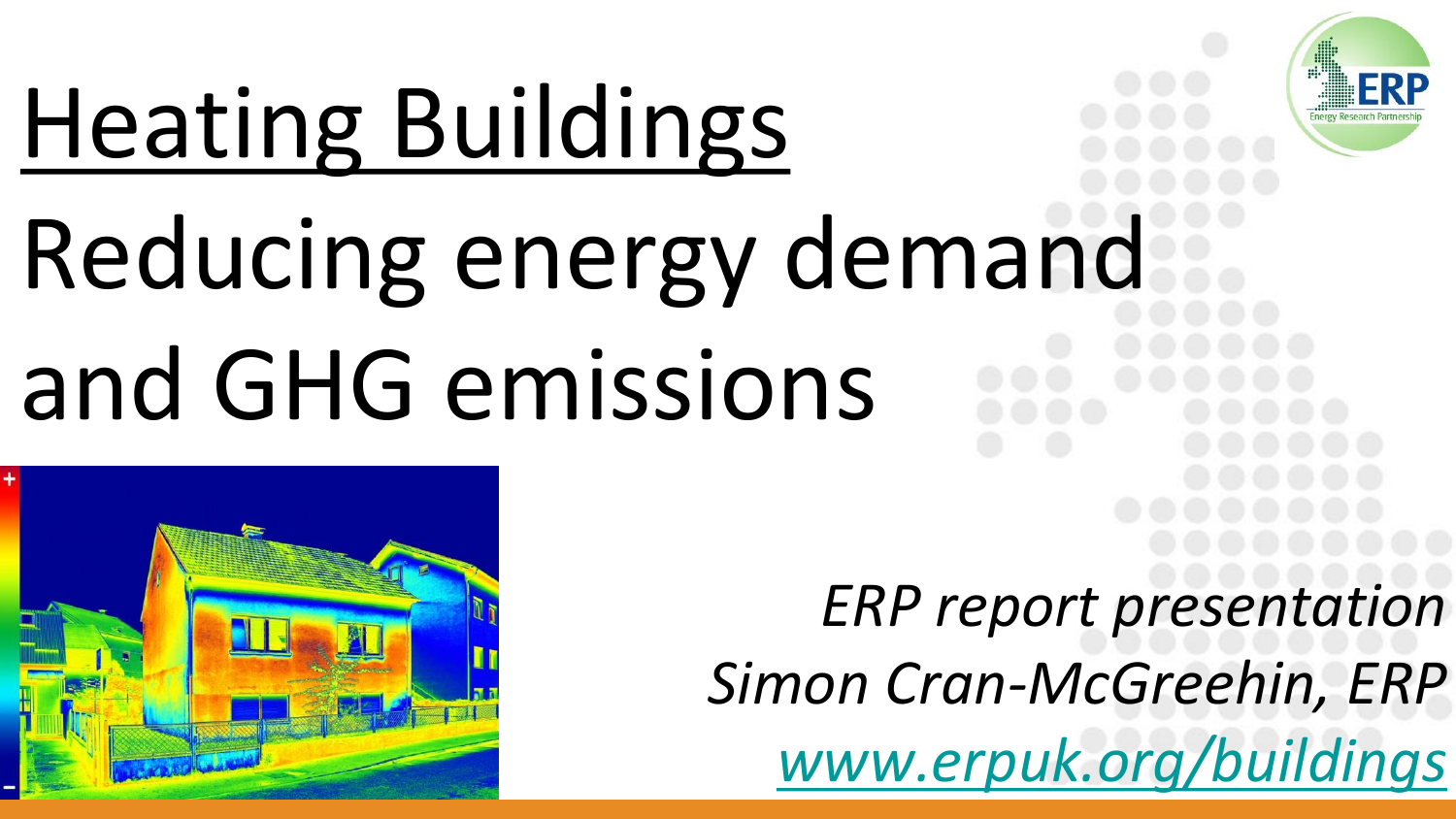**Energy Research Partnership**

#### **Heat demand reduction is not fully exploited**

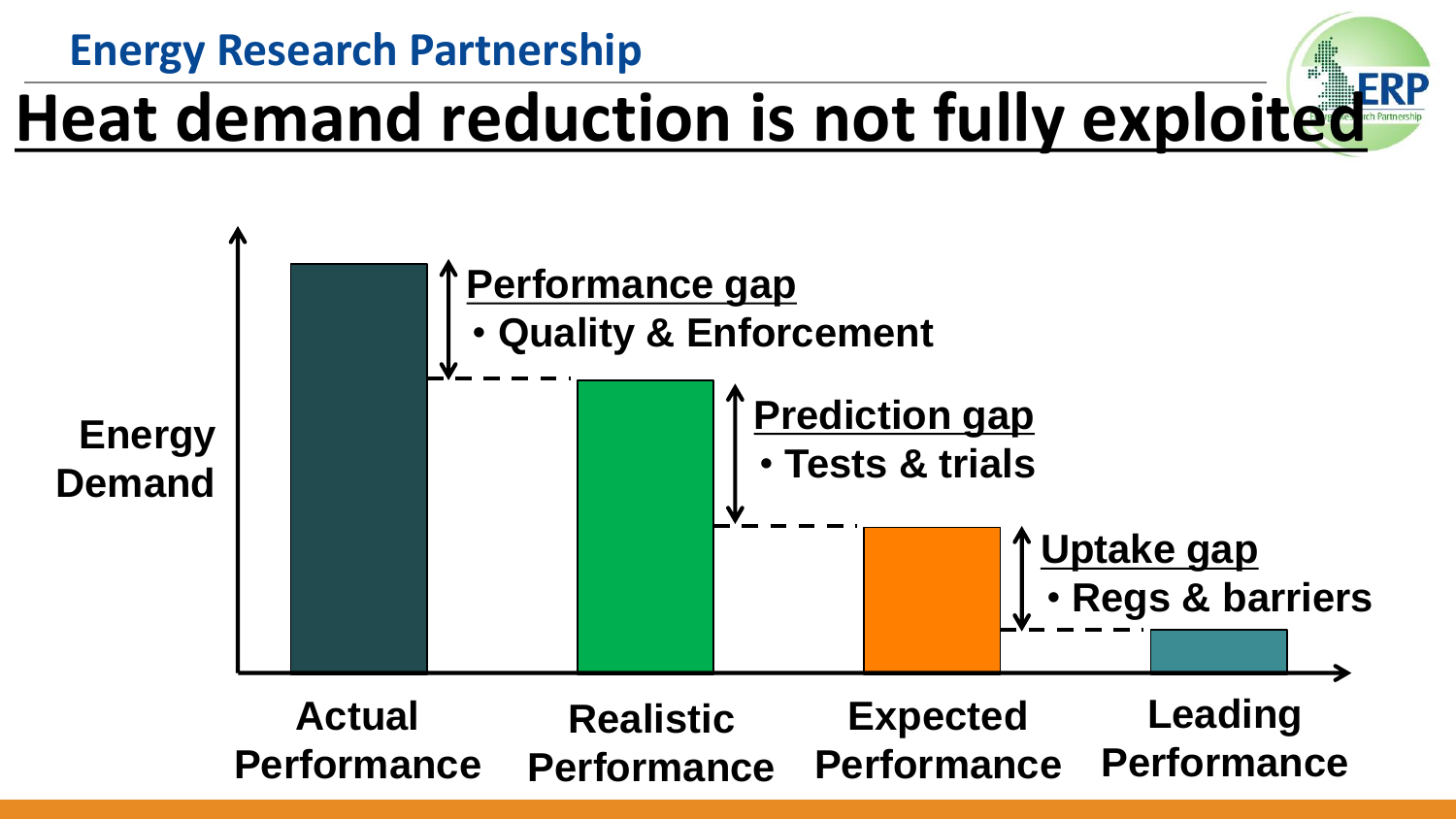

## **Uptake – new-build and retrofit**

- *1. To guide buildings' energy policies and regulations to be commensurate with the UK's Carbon Budgets*
	- *a cross-departmental group should be established with membership from DCLG, BEIS, and relevant organisations (e.g. National Infrastructure Commission)*
	- *aided by the establishment of an expert advisory panel.*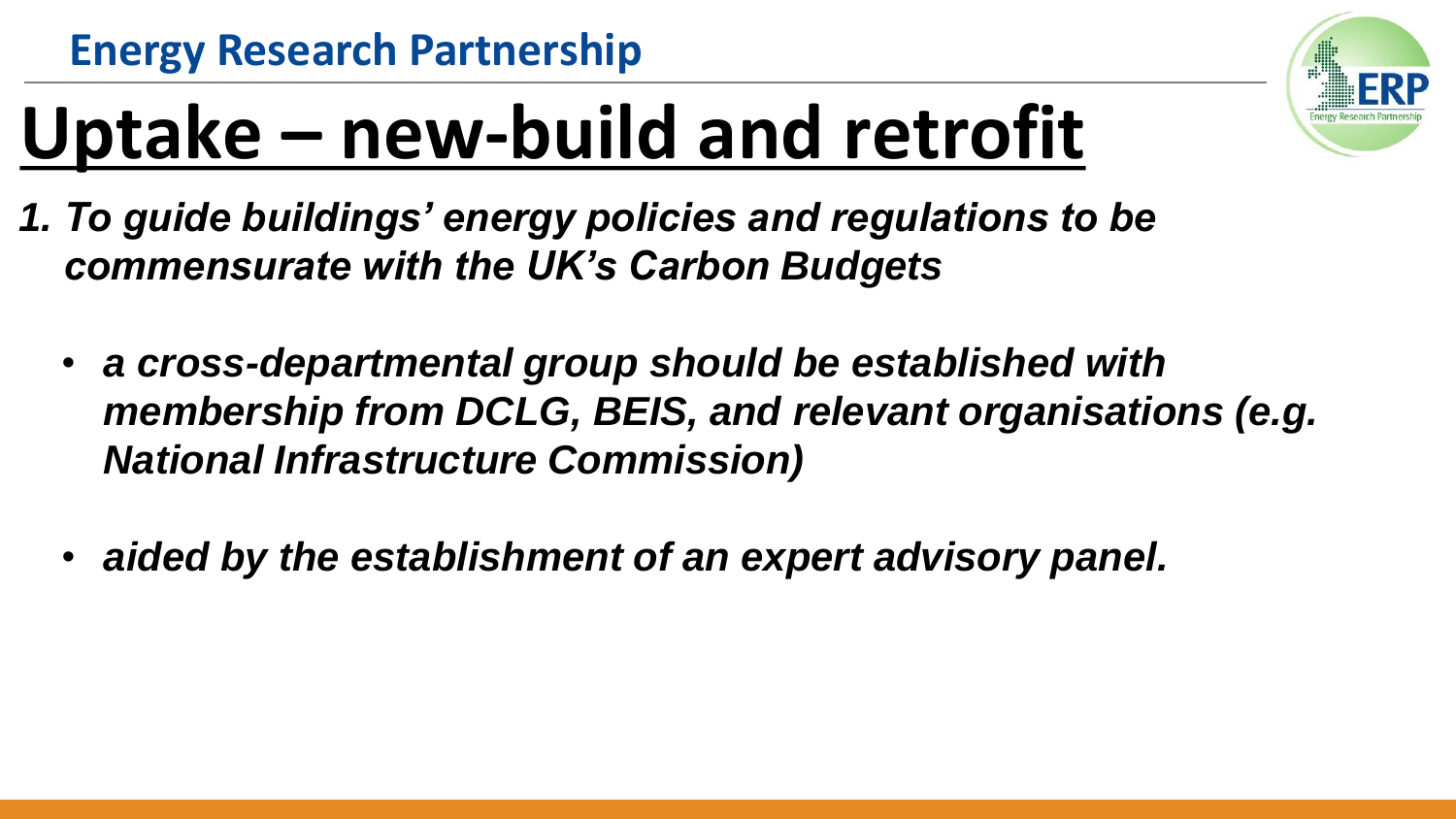#### **Uptake – new-build**

- *2. To provide ambition and certainty for the building industry:*
	- *DCLG should*
		- *produce a regulatory trajectory for building energy regulations that reaches leading performance in fabric thermal efficiency*
		- *maintain this trajectory*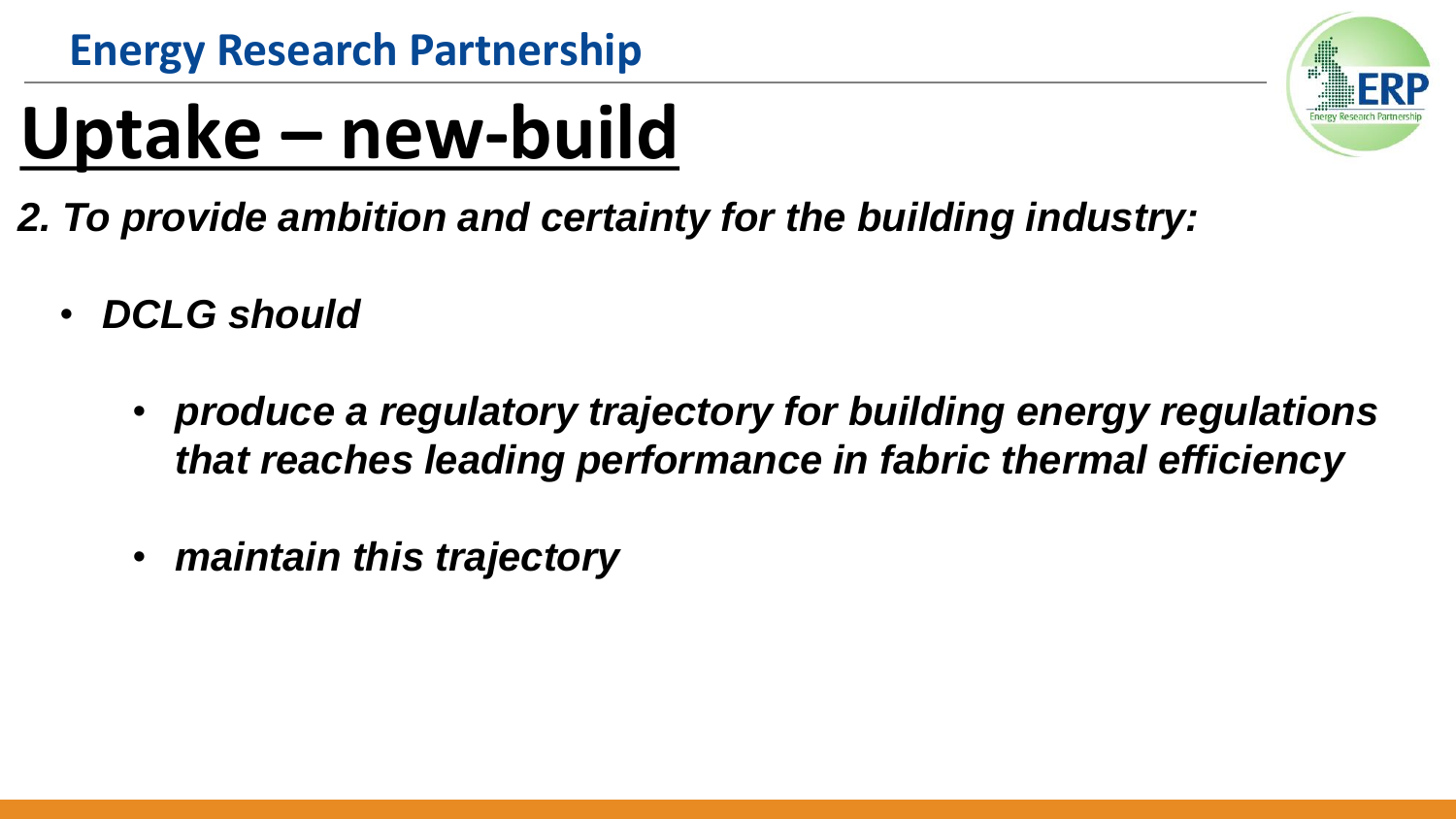

#### **Uptake – new and retrofit**

- *3. To leverage customer action on energy efficiency:*
	- *DCLG should improve use of light-touch regulations:*
- 157  $C_{51-75}$ D 76-100
- *Display Energy Certificates (DECs) should be applied to all public sector buildings and promoted for private sector buildings*

 $E$  101-125

 $\mathbf{A}$  0-25

 $\overline{B}$  26-50

I۵ 126-150

**Over 150** 

Source: Ofgem

• *Energy Performance Certificates (EPCs) should be promoted more effectively as an important part of purchase and rental decisions*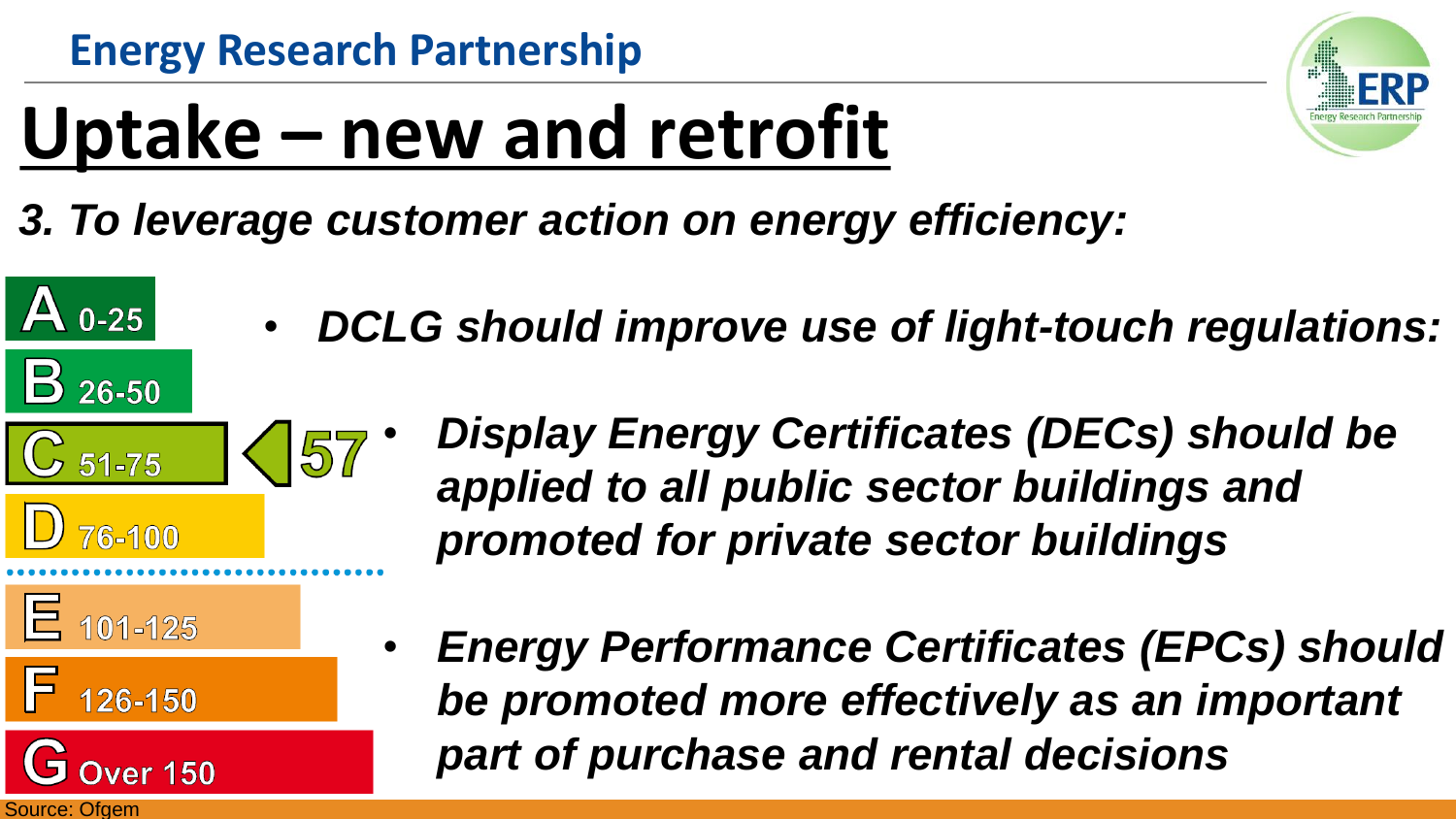## **Uptake - retrofit**

- *4. To increase uptake of retrofit solutions:*
	- *product manufacturers / installers should better promote options and develop more appealing products, methods and "retrofit packages"*
		- *support from heritage groups for older buildings*
		- *government engagement for policy* 
			- *development and implementation*









Source: Spacia, Pilkington Source: Schwarze: George: George: George: George: Source: Source: Source: Energiesprong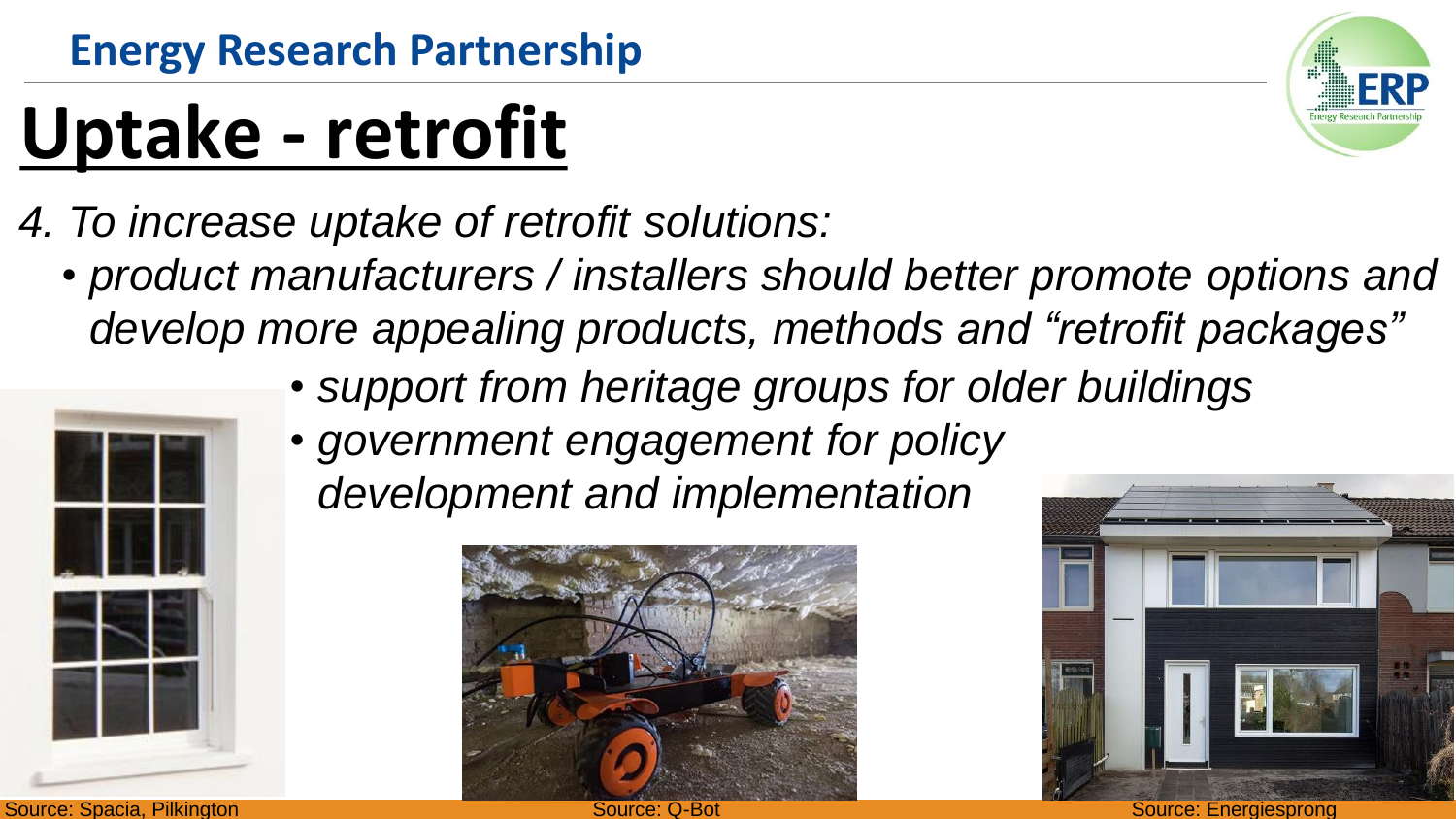#### **Prediction**

- *5. To increase understanding of heat use in buildings:*
- *Energy Systems Catapult (ESC) should:* 
	- *expand its network for access to test facilities and expertise to include tests of thermal performance*
	- *maintain its buildings trials as a longitudinal study and control group for other studies*



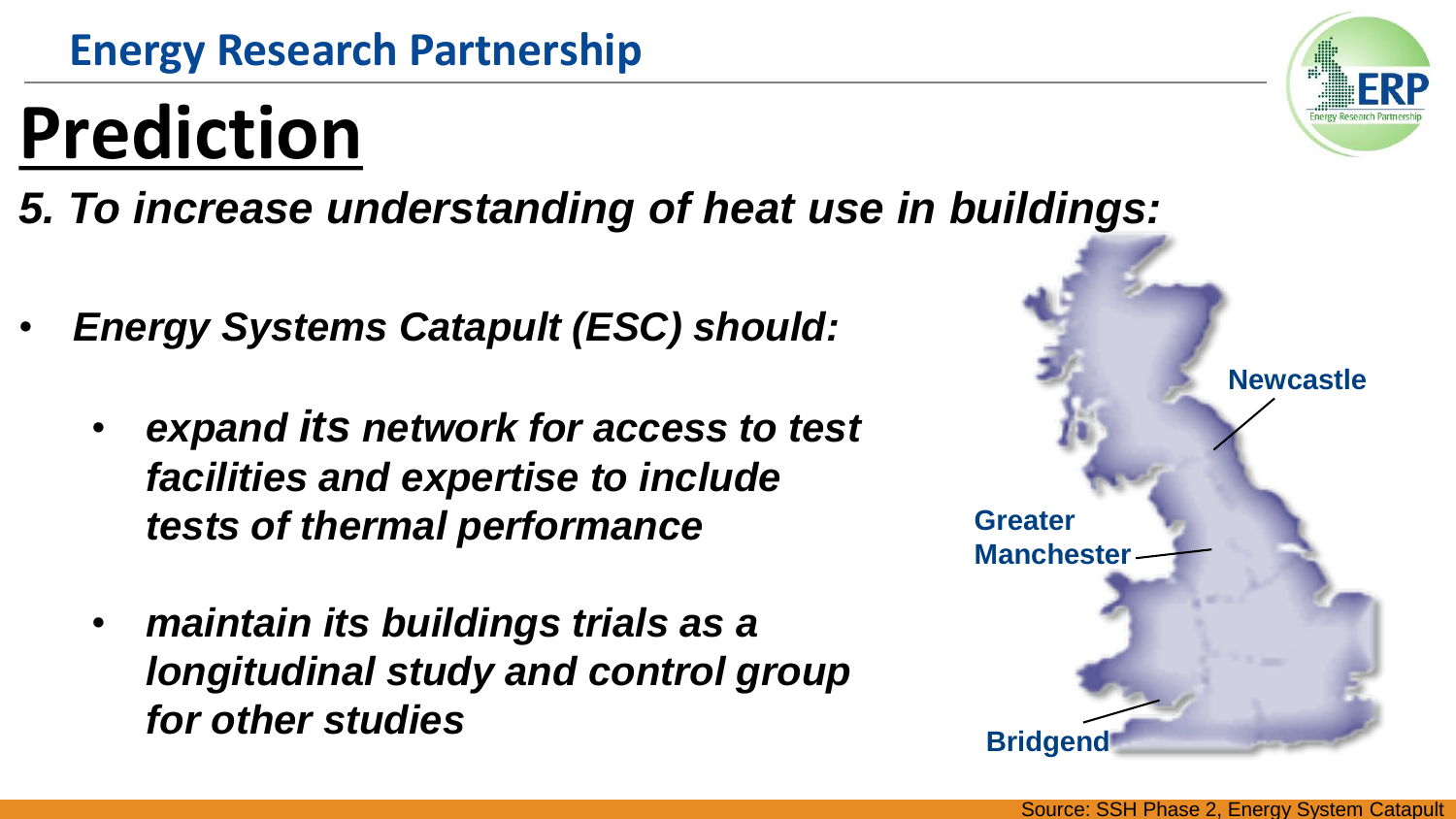#### **Performance**

#### *6. To improve thermal performance in practice:*



•*product manufacturers should take a greater role in training and quality control in installation*

•*building inspection regime should improve its use of tests & enforcement*  •*better (not necessarily more) regulation* •*truly random spot checks*



Source: Knauf Source: Passive House Systems (Source: Passive House Systems)